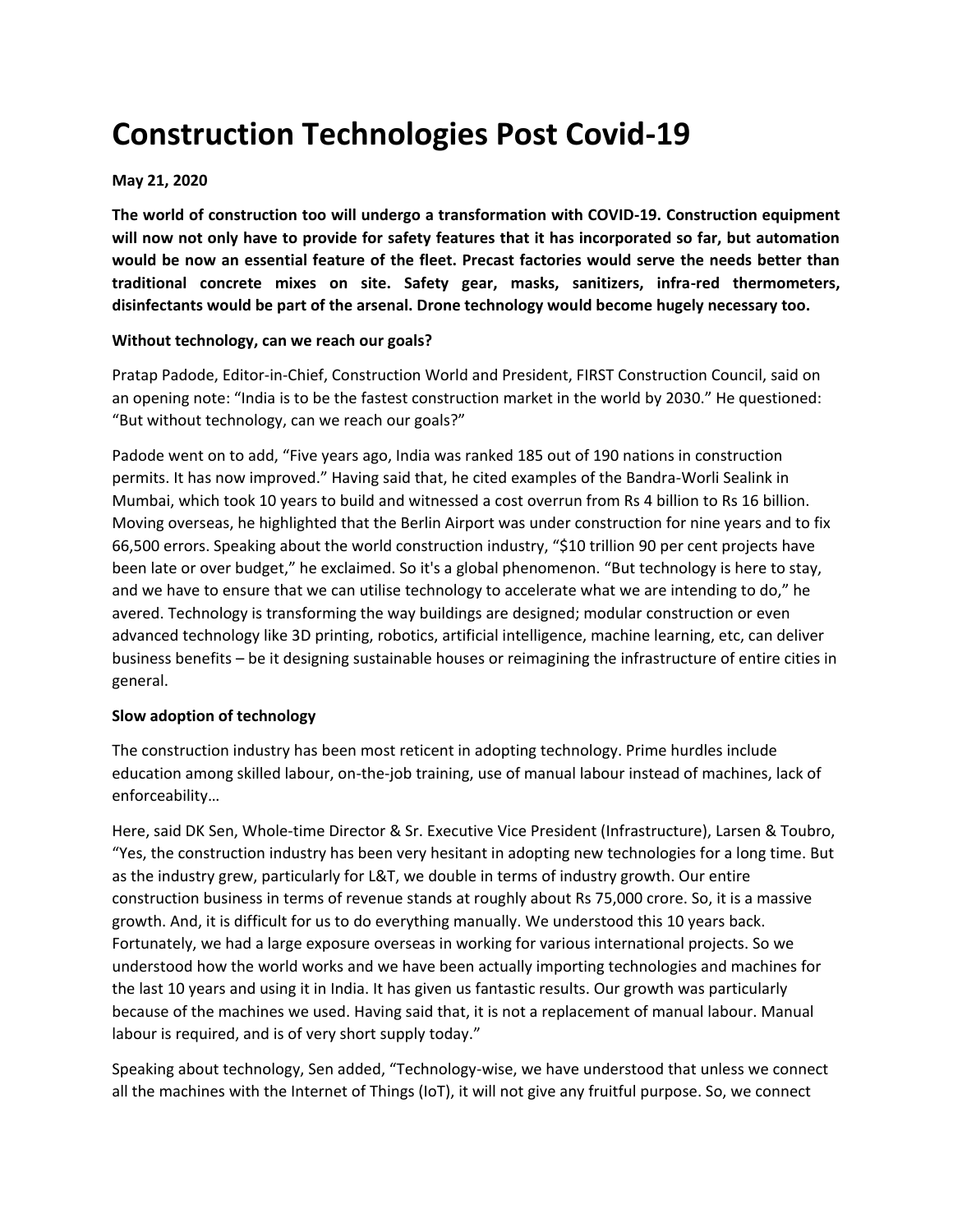excavators, graders, rollers, pavers, crushers, and connect them with IoT. This is done internally by us through L&T NxT and L&T Digital. At every point of time, we can monitor the productivity, the number of hours worked, a machine that was started but did not work productively; we can also understand the fuel consumption, any malpractice in the equipment – all this is to ensure project managers understand when something is going wrong."

Besides, there is also a lot of wastage in construction. "So through the Cloud we actually track put 3D drawings into the system to ensure less wastage. It reduces manpower and actually gives more accuracy," added Sen. Another thing he highlighted is the autonomous machines, which have still not come in, but will soon come in and see great benefits. "We are also using 3D printing. We have brought in about 4-5 3D printing machines, with which we are now actually printing toilet blocks or various independent units." He believes the time for precast elements to be printed by 3D printing is also not far away. "A lot of work is also going on in design to suit and we are also doing geofencing of equipment. We are also using RFID. Besides, attendance is being recorded by biometric and not manually. Now with COVID, we are also using thermal scanning. So all these technologies really help in an extensive way and it is cheaper than conventional ways."

## **COVID demands**

Having a factory that has now restarted manufacturing construction equipment and speaking about the safety protocols being undertaken in the COVID scenario, Sandeep Singh, President, ICEMA and Managing Director, TATA-Hitachi Construction Machinery Company, said: his firm started preparing themselves before the lockdown was called off. "We gauged on the safety precautions needed in terms of man, machine and material, and started making a recipe. So we released these SOPs across the organisation about 10 days back, taking into account all the safety precautions, most important being for our people to maintain distance, cleanliness and disinfection. We have clearly defined roles and responsibilities of people across the organisation – from security to housekeeping every employee, and we can monitor these activities. We have shared these practices with our dealers and vendors as well." He went on to add: "We did a trial round because we were allowed to open our plant partially during the lockdown, and the first thing we did was a pilot run for safety at both our plants. Prior to that, we had meetings with over dealers, vendors, vendor councils and shared safety standards. We followed government guidelines, we looked at best practices of other countries who have started before us. This is the most important activity each manufacturer needs to undertake to maintain safety standard, and then educate your employees and make them realise everyday on how important it is to maintain safety standards."

Fuji Silvertech Concrete just restarted its operations. Added Managing Director Brijesh Shyam Shah, "It is important to educate our people regularly on all safety standards. We at Fuji Silvertech Concrete are following all safety standards. We are having all the places within our premises sanitized. In fact, we are having common areas like canteen and admin areas sanitized two to three times a day. Right now we are working with 30 per cent staff and are checking on the hygiene protocols required." The company has an existing plant near Ahmedabad and is coming up with a second plant in Aurangabad.

#### **Innovations and Jugaad**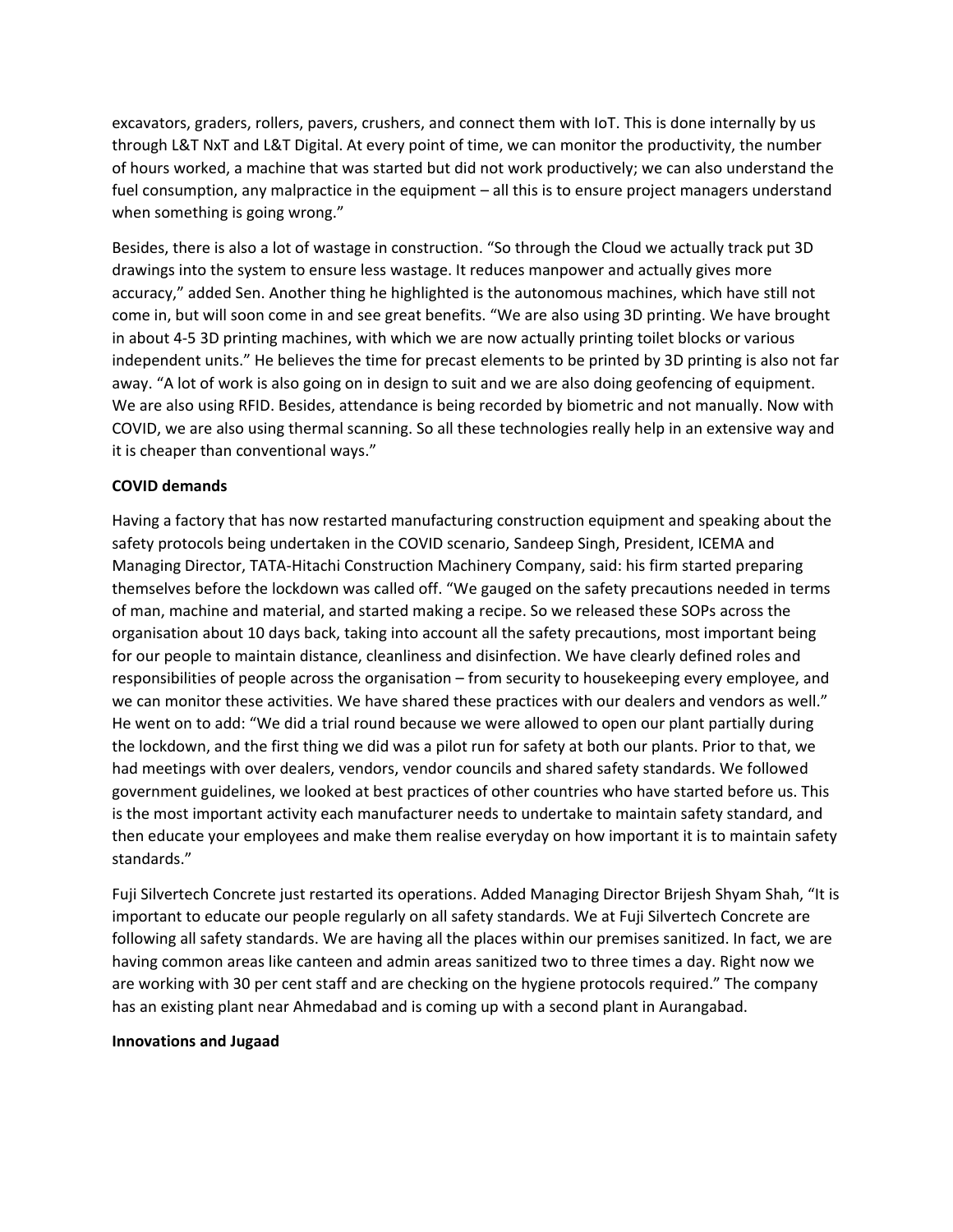Padode opened this topic for discussion saying, "Generally, backhoe was not considered the lead equipment that would sell in a big way in a market like India, but somehow backhoe has become the best seller in India and is being used very innovatively.

Said Subodh Dixit, President & Executive Director, Shapoorji Pallonji E&C, "From the manufacturing and construction point of view, world over construction is lagging behind in adopting technologies for reasons be it clients, concept of cost, architectural details, skill sets availability, etc.

And, if you look from a major equipment point of view, he added, "Be it tower cranes or slip form climbing platforms or core walls or other equipment such as batching plants, tower cranes, etc  $-$  in terms of all these India is doing almost what the entire world is doing. The issue is how we are translating this integration of skilled labour or activity with the technology part. This combination is something we are struggling with." He believes that in the last few years it was only construction companies trying to skill their people on sites. "Now the government is also taking initiatives. Also, several major construction companies have given two to three people in the pool for developing a curriculum for skill development. This is one part. Another part is off-site training, which has happened very well. And third is onsite training programme. Fortunately, all three are now getting dovetailed into each other." So there is a good amount of work that has happened – from skill development to technology as the speed and productivity in the construction.

Coming to innovation, Dixit cites that nowadays everyone in India knows to operate a smart phone. So if a supervisor on site is able to capture details on his smart phone, which goes directly into the central system, help in productivity as well as daily progress report.

Here, Sameer Malhotra, CEO, Shriram Automall, on a light note added that the word jugaad has been given by India to the whole world. Speaking about innovation, he takes on the example of the backhoe loader in terms of its usage – even for excavation and compaction. "We even saw a tractor with a trolley being used for carrying away construction materials!" he exclaimed. "Most construction sites are using it." He cites another example of international markets making use of different kind of cranes. While in India, in the 90s and early 20s we spoke about pick-n-carry cranes and mobile cranes. Soon, these become famous across the world. This is really jugaad, which came not from what we wanted to do but it is the need of the hour for the country. We do not have the payout at construction sites that can support world-class technologies all the time.

## **Speed in construction**

"Did you know that India pays Rs 1 lakh crore every year because of delayed projects!" exclaimed Padode. We are already wasting so much in delayed projects. Hence, speed in construction is very important."

Here, Shah has no doubt that modular construction and precast can help accelerate projects. Precast can be parallel work onsite and offsite. "So the developer is saved from allocating separate land area and providing the material and labour and other associated activities since the products are done offsite. There are many advantages of modular and precast technologies, but mainly it saves time and it assures better quality." Fuji Silvertech Concrete has supplied to almost all repeated projects of Shapporji Pallonji and L&T, as also the Motera Stadium.